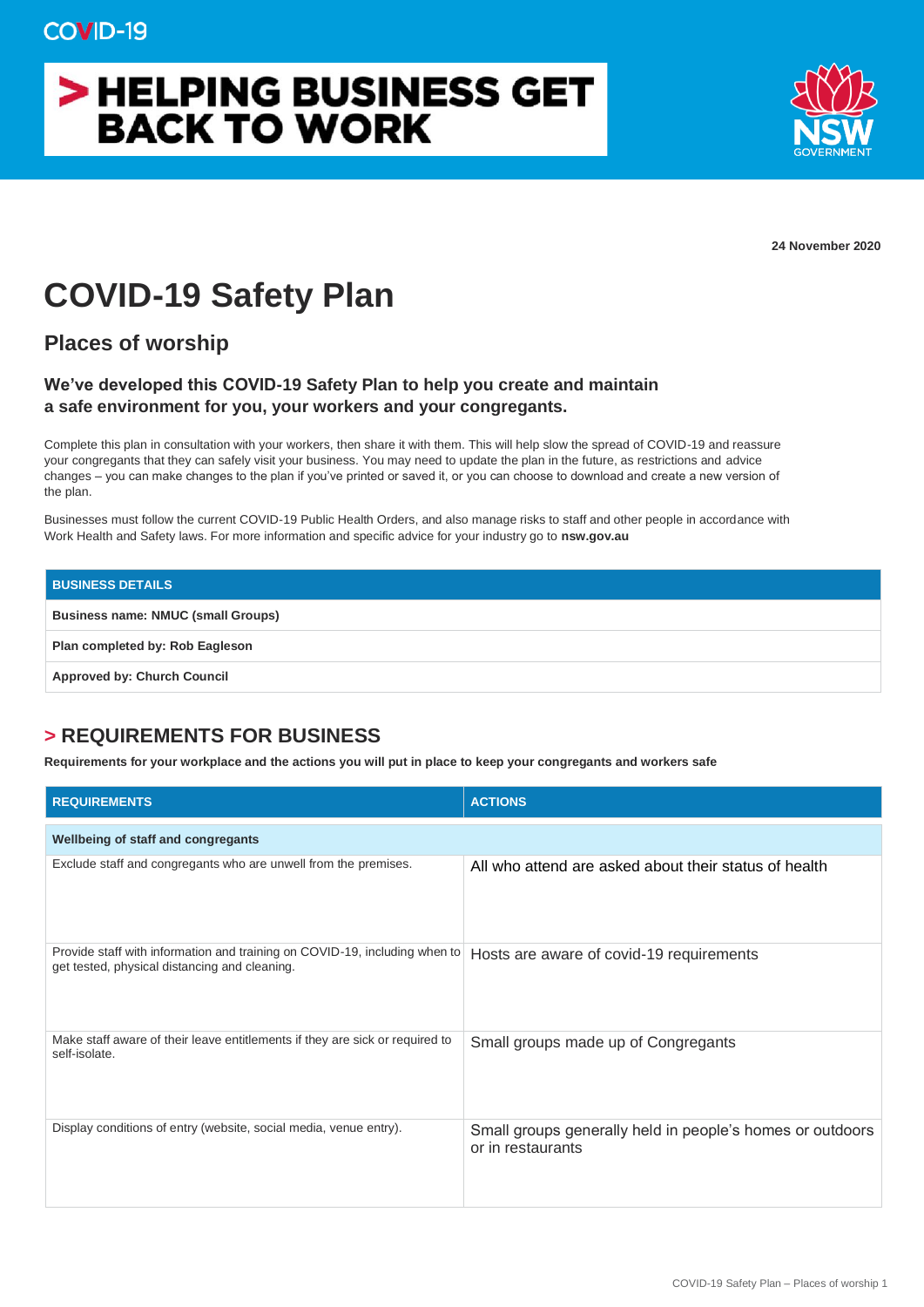| Wellbeing of staff and congregants                                                                                                                                             |                                                                                    |  |
|--------------------------------------------------------------------------------------------------------------------------------------------------------------------------------|------------------------------------------------------------------------------------|--|
| Consider offering online services or alternative arrangements for people in<br>high-risk categories (e.g. over 70 years).                                                      | In some cases, Small Groups make use of online services                            |  |
| Ensure COVID-19 Safety Plans are in place, where relevant, for:<br>Community centres and halls (if hiring out premises)<br>٠<br>Restaurants and cafes<br>Weddings<br>Funerals. | Covid-19 Safety Plans have been developed where<br>appropriate to our congregation |  |

| <b>REQUIREMENTS</b>                                                                                                                                                                                                                                                                              | <b>ACTIONS</b>                                                                                                                                                                                        |  |
|--------------------------------------------------------------------------------------------------------------------------------------------------------------------------------------------------------------------------------------------------------------------------------------------------|-------------------------------------------------------------------------------------------------------------------------------------------------------------------------------------------------------|--|
| <b>Physical distancing</b>                                                                                                                                                                                                                                                                       |                                                                                                                                                                                                       |  |
| Capacity must not exceed 100 people, or one visitor per 4 square metres<br>of space (excluding staff), whichever is the lesser.                                                                                                                                                                  | Small Groups held in people's homes are restricted to the<br>Covid-19 requirements - currently up to 20 visitors at a<br>time. Effective 1 <sup>st</sup> December this number will increase to<br>50. |  |
| Group singing or chanting is particularly high risk and so should continue<br>to be avoided.                                                                                                                                                                                                     | Singing not to take place                                                                                                                                                                             |  |
| Wedding services can have a maximum capacity of 150 people, and<br>funeral services can have a maximum capacity of 100 people. See the<br>NSW Government website for wedding and funeral service COVID-19<br>Safety Plans.                                                                       | Refer separate Safety Plan for weddings                                                                                                                                                               |  |
| Move or remove tables and seating as required, where possible.<br>Household or other close contacts do not need to physically distance.                                                                                                                                                          | Physical distancing is observed where practical                                                                                                                                                       |  |
| Reduce crowding wherever possible and promote physical distancing.                                                                                                                                                                                                                               | Physical distancing is observed where practical                                                                                                                                                       |  |
| Where reasonably practical, ensure staff maintain 1.5 metres physical<br>distancing at all times, including at meal breaks and in offices or meeting<br>rooms.                                                                                                                                   | Physical distancing is observed where practical                                                                                                                                                       |  |
| Use telephone or video for essential meetings where practical.                                                                                                                                                                                                                                   | These gatherings are for face-to-face contact and covid-19<br>requirements are observed where practical                                                                                               |  |
| Review regular deliveries and request contactless delivery and invoicing<br>where practical.                                                                                                                                                                                                     | Not applicable                                                                                                                                                                                        |  |
| Have strategies in place to manage gatherings that may occur immediately<br>outside the premises, such as at the conclusion of services. This may<br>involve suspending or adjusting the practice of greeting congregants as<br>they arrive or depart to ensure appropriate physical distancing. | Physical distancing is observed where practical. People<br>leave once the small group concludes                                                                                                       |  |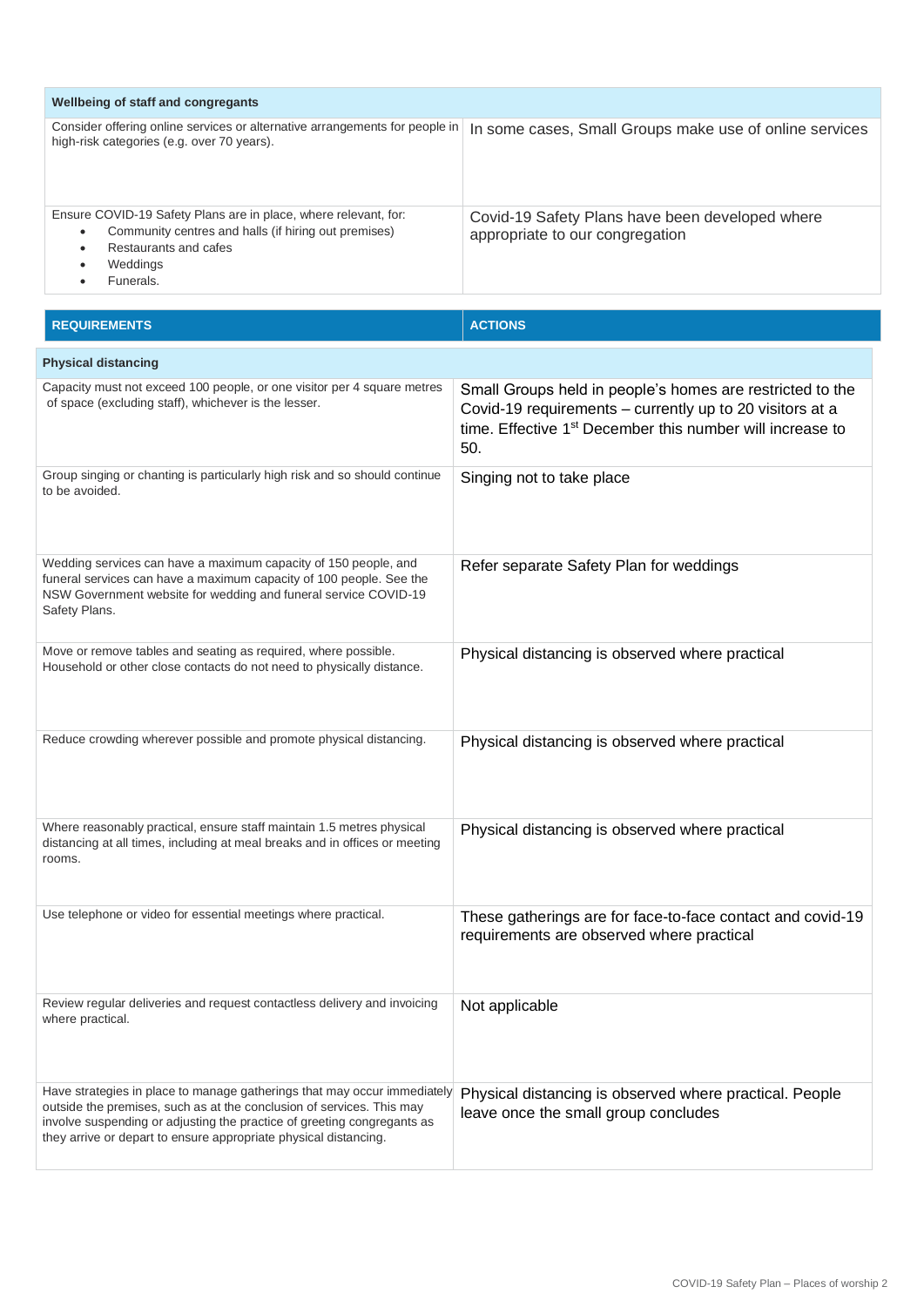| <b>Physical distancing</b>                                                                                                                                                                                                                                                                                                                   |                                                 |  |
|----------------------------------------------------------------------------------------------------------------------------------------------------------------------------------------------------------------------------------------------------------------------------------------------------------------------------------------------|-------------------------------------------------|--|
| Coordinate with public transport, where reasonably practical, around<br>strategies to minimise COVID-19 risks associated with transportation to<br>and from the venue if crowding on public transport may occur.                                                                                                                             | Those attending either come by own car or walk  |  |
| Take measures to ensure drivers of courtesy vehicles minimise close<br>contact with passengers where possible.                                                                                                                                                                                                                               | Those attending either come by own car or walk  |  |
| Solo singing and wind instruments can spread COVID-19 if a participant is<br>infected. Additional planning around these activities should be undertaken<br>from a work health and safety perspective, including ensuring 3 metres<br>distance from the audience.                                                                             | There is no singing                             |  |
| Education programs should be conducted in accordance with the NSW<br>Government guidelines on Schools and Childcare. Students do not need to<br>follow strict adult physical distancing guidelines but should follow good<br>hygiene practices. Staff should continue to maintain 1.5m physical<br>distancing from students where practical. | Physical distancing is observed where practical |  |

| <b>REQUIREMENTS</b>                                                                                                                                                                                                                                                                | <b>ACTIONS</b>                                |  |
|------------------------------------------------------------------------------------------------------------------------------------------------------------------------------------------------------------------------------------------------------------------------------------|-----------------------------------------------|--|
| <b>Hygiene and cleaning</b>                                                                                                                                                                                                                                                        |                                               |  |
| Adopt good hand hygiene practices.                                                                                                                                                                                                                                                 | Sanitiser is provided to participants         |  |
| Ensure bathrooms are well stocked with hand soap and paper towels or<br>hand dryers.                                                                                                                                                                                               | Host to ensure requirements are met           |  |
| Consider modifying religious rites or rituals to avoid direct contact where<br>practical, such as communion or other similar practices. Where this is not<br>practical, ensure hands are washed before and after each interaction with<br>soap and water or hand sanitiser.        | There is no direct contact or rituals         |  |
| Avoid sharing books, drinking cups or other shared objects used during<br>the service such as collection plates. Also consider putting barriers around<br>frequently touched objects of worship, such as shrines, relics or fonts, to<br>prevent people frequently touching these. | There is no passing of objects                |  |
| Cean frequently used indoor hard surface areas (including children's play<br>areas) at least daily with detergent/disinfectant. Clean frequently touched<br>areas and surfaces several times per day.                                                                              | Areas to be cleaned as considered appropriate |  |
| Disinfectant solutions need to be maintained at an appropriate strength<br>and used in accordance with the manufacturers' instructions.                                                                                                                                            | Host to ensure requirements are met           |  |
| Staff are to wear gloves when cleaning and wash hands thoroughly before   Host to ensure requirements are met<br>and after with soap and water.                                                                                                                                    |                                               |  |